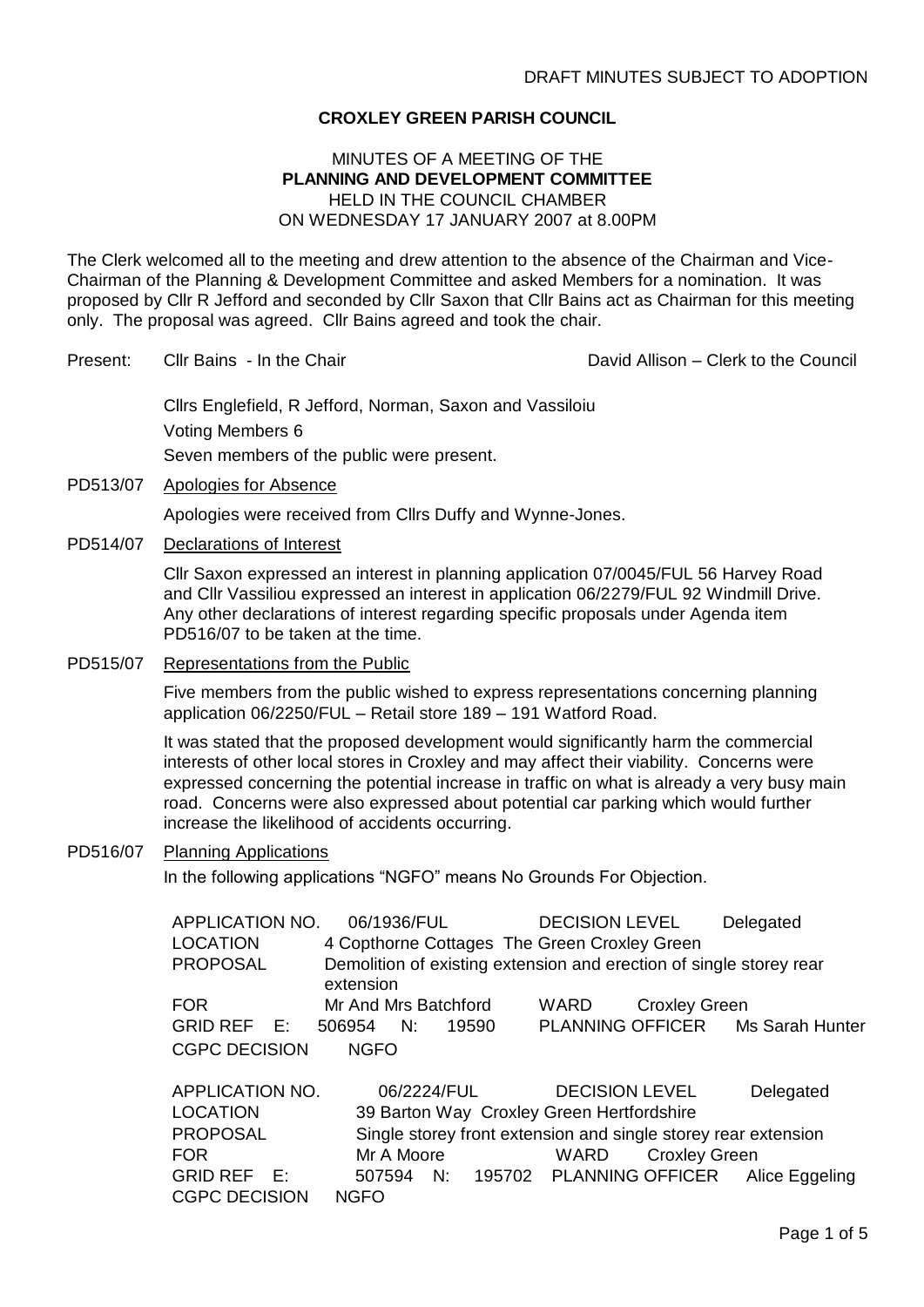| APPLICATION NO.<br><b>LOCATION</b><br><b>PROPOSAL</b><br><b>FOR</b><br>GRID REF E:<br><b>CGPC DECISION</b>           | 06/2250/FUL<br>189 - 191 Watford Road Croxley Green Hertfordshire<br>Demolition of existing car showroom and redevelopment of site to<br>create new retail convenience store<br><b>Padam Services</b><br>N:<br>508339<br>195756<br>OBJECT on the grounds that:                                                                                                                               | <b>DECISION LEVEL</b><br>WARD<br><b>Croxley Green South</b><br>PLANNING OFFICER Ms M Harding                                                                                                                                                                                                                                                                                                                                                                                                                                                                                                                                                                                                                                                                                                                                    | Delegated                                               |
|----------------------------------------------------------------------------------------------------------------------|----------------------------------------------------------------------------------------------------------------------------------------------------------------------------------------------------------------------------------------------------------------------------------------------------------------------------------------------------------------------------------------------|---------------------------------------------------------------------------------------------------------------------------------------------------------------------------------------------------------------------------------------------------------------------------------------------------------------------------------------------------------------------------------------------------------------------------------------------------------------------------------------------------------------------------------------------------------------------------------------------------------------------------------------------------------------------------------------------------------------------------------------------------------------------------------------------------------------------------------|---------------------------------------------------------|
|                                                                                                                      | to have been undertaken;<br>have been undertaken;<br>3.<br>need for the development;<br>local shops;<br>6.<br>7.<br>school;<br>increased traffic volumes.                                                                                                                                                                                                                                    | 1. No apparent detailed Transport Impact Assessment appears<br>2. No apparent detailed retail impact assessment appears to<br>Applicant appears not to have established that there is a<br>4. The proposal will have significant adverse impact on other<br>5. The proposal is not located within an existing shopping area;<br>The proposal will have a significant impact on local traffic<br>movement, contrary to Policy T.7 in the TRDC Local Plan;<br>The proposal is very close to local roads used to gain access<br>to Malvern Way School and increased traffic movement is<br>believed will endanger the children going to and from the<br>8. There are serious concerns concerning the safety of<br>pedestrians that would be using the zebra crossing across<br>Watford Road adjacent to the development site given |                                                         |
|                                                                                                                      | It is recommended that the application be referred to the<br>Development Control Committee.                                                                                                                                                                                                                                                                                                  |                                                                                                                                                                                                                                                                                                                                                                                                                                                                                                                                                                                                                                                                                                                                                                                                                                 |                                                         |
|                                                                                                                      | It should be noted that representations were made to the Parish<br>Council Planning and Development Committee against the<br>development by all the local general store owners and a copy of a<br>petition against the proposal signed by over 300 people was handed<br>to the Committee. The store owners were advised to send the<br>petition to District Councillor Sara Bedford at TRDC. |                                                                                                                                                                                                                                                                                                                                                                                                                                                                                                                                                                                                                                                                                                                                                                                                                                 |                                                         |
| APPLICATION NO.<br><b>LOCATION</b><br><b>PROPOSAL</b><br><b>FOR</b><br>GRID REF E:<br><b>CGPC DECISION</b>           | 06/2255/FUL<br>4 Springfield Close Croxley Green Hertfordshire<br>Two storey side extension<br>Mr And Mrs Sanghera<br>507814<br>N:<br>195564<br><b>NGFO</b>                                                                                                                                                                                                                                  | <b>DECISION LEVEL</b><br><b>WARD</b><br><b>Croxley Green</b><br><b>PLANNING OFFICER</b>                                                                                                                                                                                                                                                                                                                                                                                                                                                                                                                                                                                                                                                                                                                                         | Delegated<br>Alice Eggeling                             |
| APPLICATION NO.<br><b>LOCATION</b><br><b>PROPOSAL</b><br><b>FOR</b><br><b>GRID REF</b><br>Е.<br><b>CGPC DECISION</b> | 06/2257/FUL<br>Mr E Sylvester<br>508152<br>N:<br>195336<br><b>NGFO</b>                                                                                                                                                                                                                                                                                                                       | <b>DECISION LEVEL</b><br>32 Hazelwood Road Croxley Green Hertfordshire<br>Two storey side extension and single storey side extension<br><b>WARD</b><br><b>PLANNING OFFICER</b>                                                                                                                                                                                                                                                                                                                                                                                                                                                                                                                                                                                                                                                  | Delegated<br><b>Croxley Green South</b><br>Ms M Harding |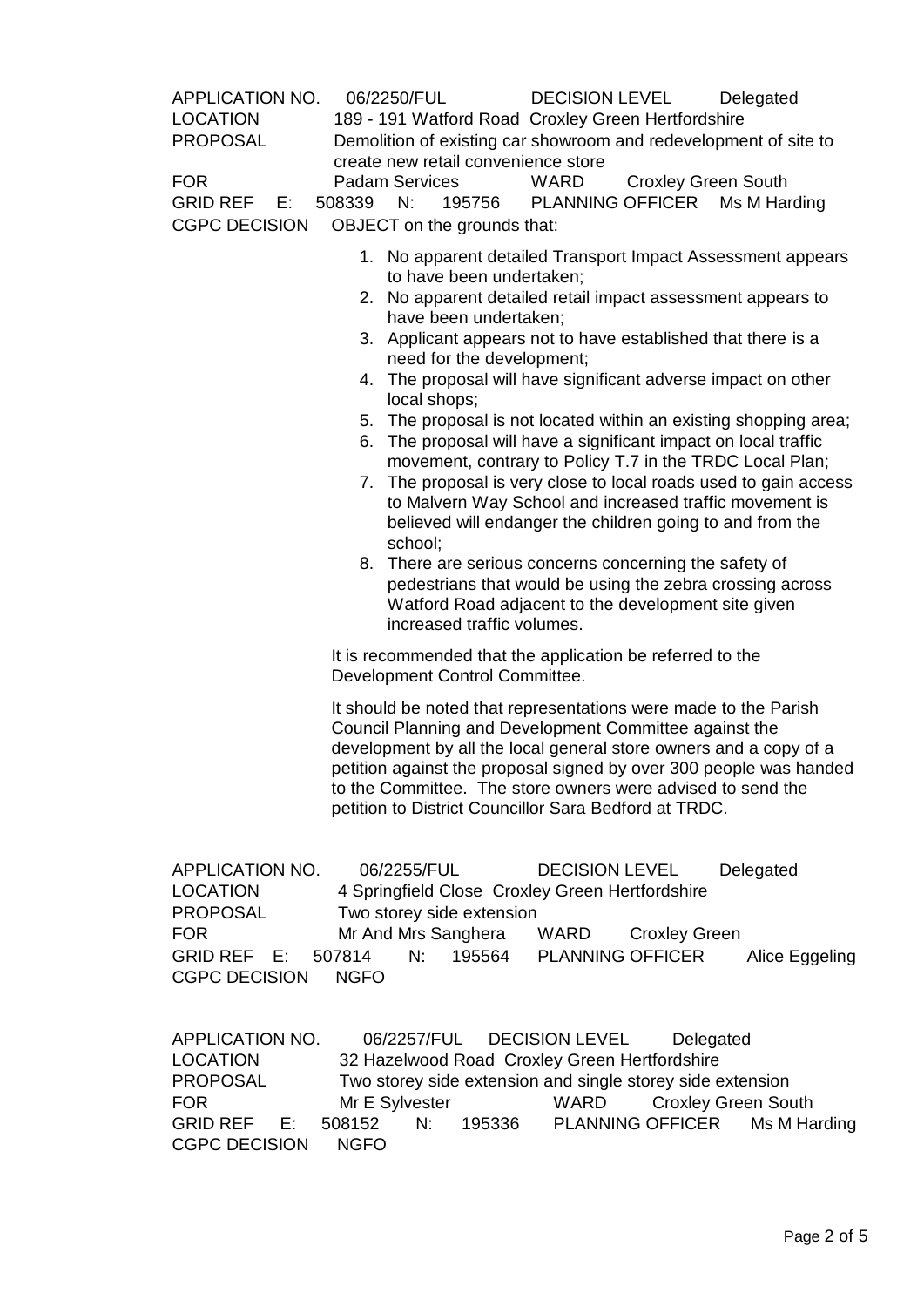APPLICATION NO. 06/2279/FUL DECISION LEVEL Delegated LOCATION 92 Windmill Drive Croxley Green Hertfordshire PROPOSAL Two storey side and first floor side extension FOR Mr P And Mrs R Button PLANNING OFFICER Mr Peter Walker WARD Croxley Green PARISH Croxley Green Parish Council APP. TYPE FUL GRID REF E: 506675 N: 195227 CGPC DECISION NGFO APPLICATION NO. 06/2295/FUL DECISION LEVEL Delegated LOCATION 136 Baldwins Lane Croxley Green Hertfordshire

| LUUATIUN             | <b>130 Balgwirds Lafle Closley Green Hermordshire</b> |                                   |                                     |
|----------------------|-------------------------------------------------------|-----------------------------------|-------------------------------------|
| <b>PROPOSAL</b>      | First floor side and single storey rear extension     |                                   |                                     |
| <b>FOR</b>           | Mr Moss And Miss<br>Murphy                            | <b>PLANNING</b><br><b>OFFICER</b> | Ms M Harding                        |
| WARD                 | <b>Croxley Green North</b>                            | PARISH                            | <b>Croxley Green Parish Council</b> |
| APP. TYPE            | FUL.                                                  | $GRID REF$ $E$                    | 508050<br>N:<br>196090              |
| <b>CGPC DECISION</b> | <b>NGFO</b>                                           |                                   |                                     |

The following application was not discussed as the plans were not available from the library.

| APPLICATION NO.    | 07/0045/FUL         |    |                              | <b>DECISION LEVEL</b>                      |                            | Delegated                     |
|--------------------|---------------------|----|------------------------------|--------------------------------------------|----------------------------|-------------------------------|
| LOCATION           |                     |    |                              | 56 Harvey Road Croxley Green Hertfordshire |                            |                               |
| <b>PROPOSAL</b>    |                     |    | Single storey rear extension |                                            |                            |                               |
| <b>FOR</b>         | Mr And Mrs A Oborne |    |                              | WARD.                                      | <b>Croxley Green South</b> |                               |
| GRID REF E: 507601 |                     | N: | 194992                       |                                            |                            | PLANNING OFFICER Ms M Harding |

### PD517/07 Recent Decisions by Three Rivers District Council

| APPLICATION NO.<br><b>LOCATION</b><br><b>PROPOSAL</b><br>DECISION: | 06/1980/FUL<br>39 Rugby Way<br>Loft conversion with alterations and extensions to roof including<br>rear dormer window, two front rooflights and new side window<br>APPROVED                                                                                                                                                                    |
|--------------------------------------------------------------------|-------------------------------------------------------------------------------------------------------------------------------------------------------------------------------------------------------------------------------------------------------------------------------------------------------------------------------------------------|
| <b>CGPC DECISION:</b>                                              | <b>NGFO</b>                                                                                                                                                                                                                                                                                                                                     |
|                                                                    |                                                                                                                                                                                                                                                                                                                                                 |
| APPLICATION NO.                                                    | 06/1952/FUL                                                                                                                                                                                                                                                                                                                                     |
| <b>LOCATION</b><br><b>PROPOSAL</b>                                 | Saltram Cottage, The Green<br>First floor rear extension and replace etc flat roof to pitched roof on<br>existing single storey rear projection and to existing dwelling, two<br>storey side extension, single storey front extention and roof<br>alterations including velux windows to existing outbuilding to form<br>self contained annexe. |
| DECISION:                                                          | <b>OBJECT</b>                                                                                                                                                                                                                                                                                                                                   |
| <b>CGPC DECISION:</b>                                              | <b>NGFO</b>                                                                                                                                                                                                                                                                                                                                     |
| APPLICATION NO.<br><b>LOCATION</b>                                 | 06/1994/FUL<br>5 Byewaters                                                                                                                                                                                                                                                                                                                      |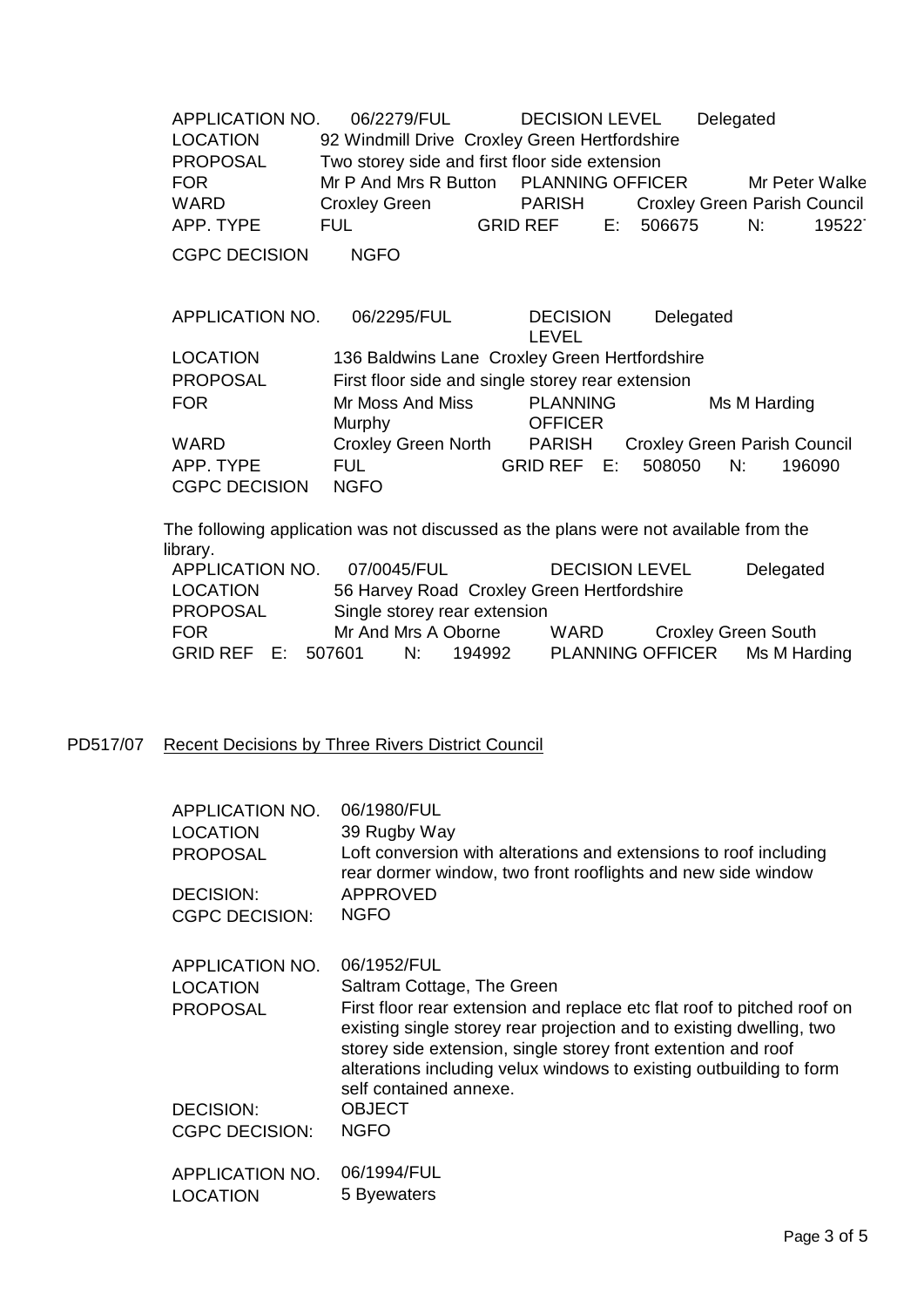| <b>PROPOSAL</b>                    | Two storey side and single storey rear extension                                                                                                                      |
|------------------------------------|-----------------------------------------------------------------------------------------------------------------------------------------------------------------------|
| <b>DECISION:</b>                   | <b>APPROVED</b>                                                                                                                                                       |
| <b>CGPC DECISION:</b>              | <b>NGFO</b>                                                                                                                                                           |
| APPLICATION NO.                    | 06/2003/FUL                                                                                                                                                           |
| <b>LOCATION</b>                    | 37 Valley Walk                                                                                                                                                        |
| <b>PROPOSAL</b>                    | Single storey rear conservatory                                                                                                                                       |
| <b>DECISION:</b>                   | <b>APPROVED</b>                                                                                                                                                       |
| <b>CGPC DECISION:</b>              | <b>NGFO</b>                                                                                                                                                           |
| APPLICATION NO.                    | 06/2035/FUL                                                                                                                                                           |
| <b>LOCATION</b>                    | 117 Winton Drive                                                                                                                                                      |
| <b>PROPOSAL</b>                    | Single storey front, side and rear extension                                                                                                                          |
| <b>DECISION:</b>                   | <b>APPROVED</b>                                                                                                                                                       |
| <b>CGPC DECISION:</b>              | <b>NGFO</b>                                                                                                                                                           |
| APPLICATION NO.                    | 06/2038/FUL                                                                                                                                                           |
| <b>LOCATION</b>                    | 89 Malvern Way                                                                                                                                                        |
| <b>PROPOSAL</b>                    | Single storey rear extension                                                                                                                                          |
| <b>DECISION:</b>                   | <b>APPROVED</b>                                                                                                                                                       |
| <b>CGPC DECISION:</b>              | <b>NGFO</b>                                                                                                                                                           |
| APPLICATION NO.                    | 06/2081/CLPD                                                                                                                                                          |
| <b>LOCATION</b>                    | 126 Baldwins Lane                                                                                                                                                     |
| <b>PROPOSAL</b>                    | Single storey side extension                                                                                                                                          |
| <b>DECISION:</b>                   | Approved                                                                                                                                                              |
| <b>CGPC DECISION:</b>              | Not considered - CLPD (no plans available)                                                                                                                            |
| APPLICATION NO.                    | 06/2098/FUL                                                                                                                                                           |
| <b>LOCATION</b>                    | 135 Frankland Road                                                                                                                                                    |
| <b>PROPOSAL</b>                    | Two storey and single storey side extension                                                                                                                           |
| <b>DECISION:</b>                   | <b>APPROVED</b>                                                                                                                                                       |
| <b>CGPC DECISION:</b>              | <b>NGFO</b>                                                                                                                                                           |
| <b>REFUSED</b>                     |                                                                                                                                                                       |
| APPLICATION NO.                    | 06/2086/CLPD                                                                                                                                                          |
| <b>LOCATION</b><br><b>PROPOSAL</b> | 1 Basildon Close<br>Cert of Lawfullness proposed use: Loft conversion with rear dormer<br>windows, rooflights to front, second floor side window and roof alterations |
| <b>DECISION:</b>                   | <b>REFUSED</b>                                                                                                                                                        |
| <b>CGPC DECISION:</b>              | <b>NGFO</b>                                                                                                                                                           |

# PD518/07 Appeals Against Planning Decisions

| APPLICATION NO.  | 06/0696/FUL                                                  |
|------------------|--------------------------------------------------------------|
| LOCATION         | 90 Winton Drive                                              |
| PROPOSAL         | Loft conversion with rear dormer window and roof alterations |
| DOE APPEAL REF.  | APP/P1940/A/06/2032665/WF                                    |
| APPELLANT'S NAME | Mr M Dias                                                    |
| APPEAL START     | 11 December 2007                                             |